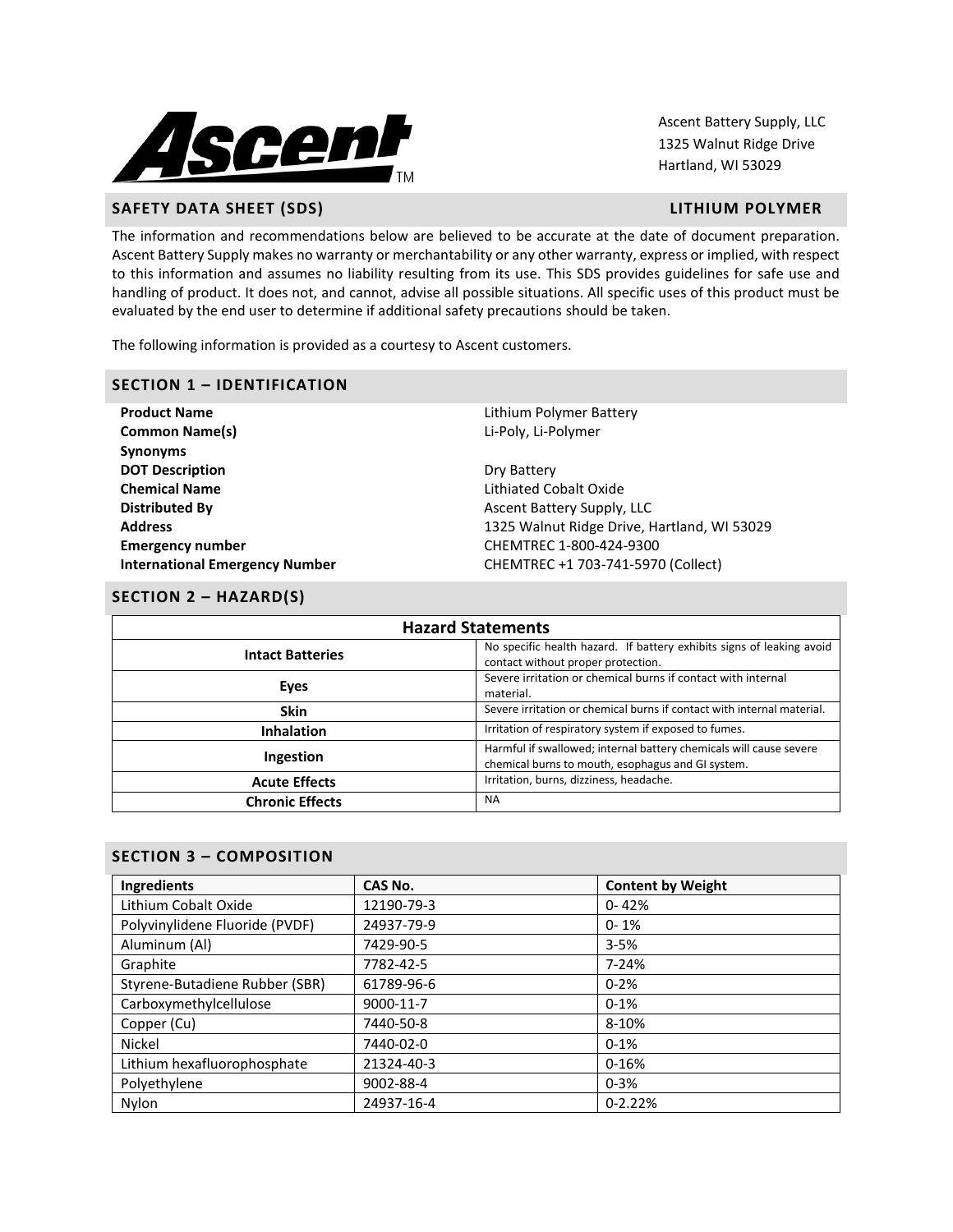| Acetylene black           | 1333-86-4     | $0 - 2%$  |
|---------------------------|---------------|-----------|
| Biphenyl                  | $92 - 52 - 4$ | $0-15%$   |
| Diethyl carbonate         | 105-58-8      | $0 - 15%$ |
| Dimethyl carbonate        | 616-38-6      | $0-15%$   |
| Ethyl Methyl carbonate    | 623-53-0      | $0-15%$   |
| Ethylene carbonate        | $96 - 49 - 1$ | $0-15%$   |
| Lithium Tetrafluoroborate | 14283-07-9    | $0 - 5%$  |
| n-Methyl Pyrrolidinone    | 872-50-4      | $0-1%$    |
| Oxalic acid               | 144-62-7      | $0 - 1%$  |
| Propylene carbonate       | 108-32-7      | $0-15%$   |

# **SECTION 4 – FIRST AID MEASURES**

|                     | Remove from exposure and move to fresh air              |  |  |
|---------------------|---------------------------------------------------------|--|--|
| <b>Inhalation</b>   | immediately. Rinse mouth and nose with water. Do        |  |  |
|                     | not use mouth-to-mouth resuscitation. If breathing      |  |  |
|                     | has ceased, apply artificial respiration using oxygen   |  |  |
|                     | and a suitable mechanical device such as a bag and a    |  |  |
|                     | mask. Seek medical attention immediately.               |  |  |
|                     | Rinse immediately with plenty of water for at least 15- |  |  |
| <b>Eyes Contact</b> | 30 minutes, occasionally lifting the upper and lower    |  |  |
|                     | eyelids. Check for and remove contact lenses, if easily |  |  |
|                     | possible. Seek medical attention immediately.           |  |  |
|                     | Flush immediately with copious amounts of water for     |  |  |
| <b>Skin Contact</b> | at least 15 minutes while removing contaminated         |  |  |
|                     | clothing and shoes. Wash clothing and shoes before      |  |  |
|                     | re-use. Seek medical attention immediately.             |  |  |
|                     | Do not induce vomiting. If the injured is fully         |  |  |
|                     | conscious: wash out mouth with water, then give 2-4     |  |  |
| Ingestion           | cups of milk or water. Do not give anything by mouth    |  |  |
|                     | to an unconscious person. Seek medical attention        |  |  |
|                     | immediately.                                            |  |  |

# **SECTION 5 – FIRE-FIGHTING MEASURES**

**Hazardous Properties** – Burning batteries may emit toxic fumes

**Hazardous Combustion Products** - Metallic oxide, Carbon monoxide (CO), Carbon dioxide (CO2)

**Firefighter PPE -** Firefighters should wear fire-fighting suits with self-contained breathing apparatus.

**Extinguisher Media** - Class-D dry chemical powder, sand is suitable; do not use water.

**Extinguishing Methods** - Promptly isolate the scene by removing all persons from the vicinity of the incident. No action should be taken involving personal risk without suitable training. Approach fire from upwind to avoid hazardous vapors and toxic decomposition products. Move containers from fire area if this can be done without risk. Prevent run-off from entering streams or drinking water supply. Do not re-enter scene until thoroughly ventilated.

# **SECTION 6 – ACCIDENTAL RELEASE MEASURES**

**General Information -** See Section 8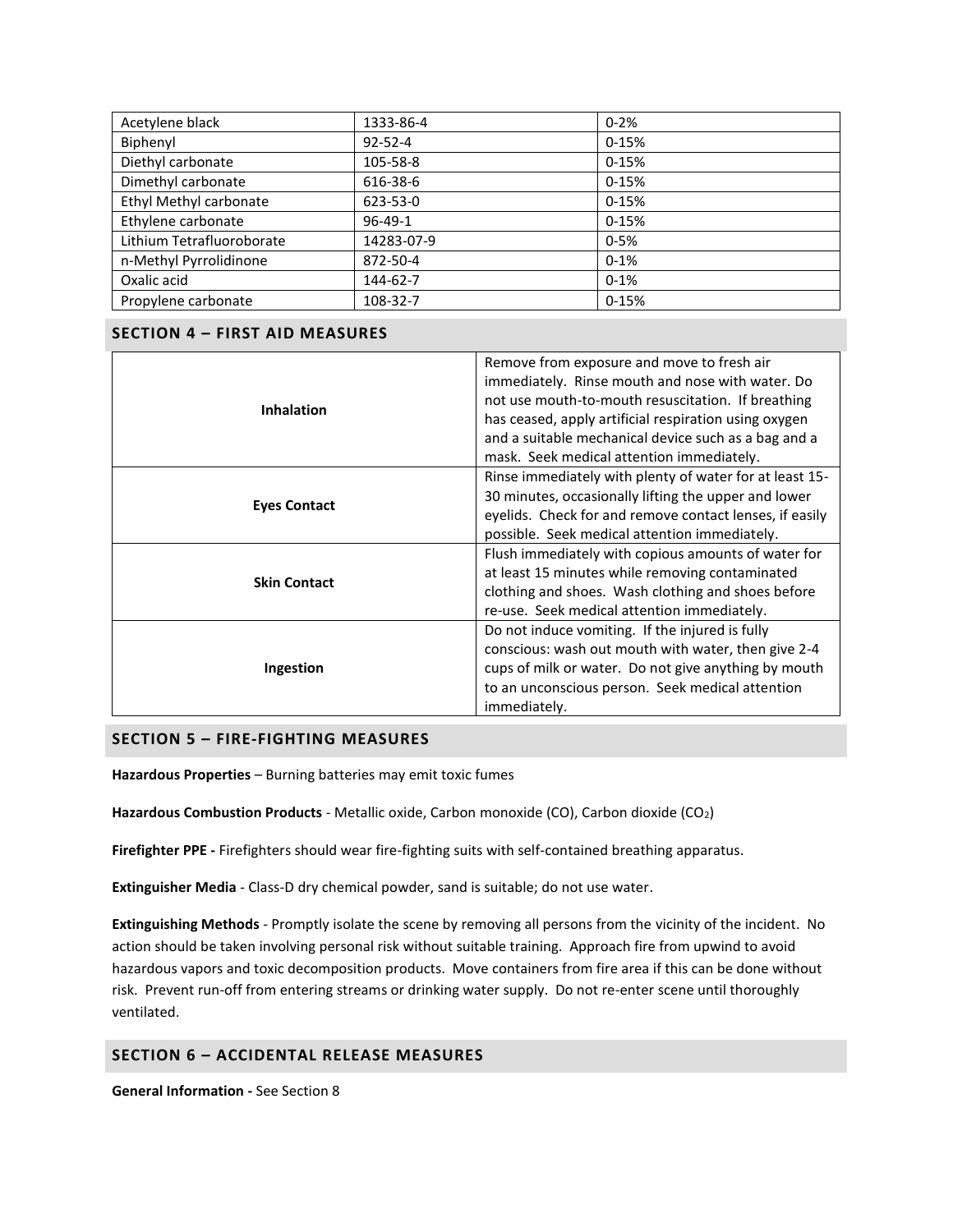**Personal Safety Precautions -** No action should be taken involving personal risk without suitable training. Review Sections 5 and 7 before proceeding with spill clean-up. Use proper PPE as indicated in Section 8. Ventilate area adequately. If electrolyte leaks or spills, do not touch or walk through the spill material.

**Environmental Protection -** In the event of battery rupture, capture all released material in a plastic lined container. Dispose of the container in accordance with local laws and regulations. Do not allow leached substances to seep into the earth or waterways.

**Cleaning/Collecting -** Pack the battery, including all battery materials, as described above. Clean the affected area with water (diluted acetic acid may also be helpful).

## **SECTION 7 – HANDLING AND STORAGE**

Batteries are designed to be recharged. However, improperly charging a cell or battery may cause the cell or battery to flame. Use only approved chargers and procedures. Never disassemble a battery or bypass any safety device. Should a battery unintentionally be crushed, thus releasing its contents, rubber gloves must be used to handle all battery components. Avoid inhalation of any vapors that may be emitted.

Do not store batteries above 60 °C or below -32°C. Store batteries in a cool (below 21°C (70°F)), dry area that is subject to little temperature change. Elevated temperatures can result in reduced battery service life. Battery exposure to temperatures in excess of 130°C will result in the battery venting flammable liquid and gases. Do not store batteries in a manner that allows terminals to short circuit.

| l. Belevesk Funesma Limita.                     |  |
|-------------------------------------------------|--|
| <b>SECTION 8 - EXPOSURE/PERSONAL PROTECTION</b> |  |

| <b>Relevant Exposure Limits</b> |                   |                             |                   |  |
|---------------------------------|-------------------|-----------------------------|-------------------|--|
| CAS No.                         | OSHA $(mg/m3)$    | $ACGH$ (mg/m <sup>3</sup> ) | NIOSH $(mg/m3)$   |  |
| 7440-11-0 – Carbon              | PEL-TWA 15        | None listed                 | None listed       |  |
| 7440-50-8 – Cu                  | PEL-TWA 1 (dust)  | TLV-TWA 1 (dust)            | REL-TWA 1 (dust)  |  |
| 7429-90-5 - Al                  | PEL-TWA 10 (dust) | TLV-TWA 15 (dust)           | REL-TWA 10 (dust) |  |

**PPE: Facilities** - Facilities storing or utilizing this product should be equipped with an eyewash station and safety shower.

**PPE: Eyes** - Under normal use, no protection is required. Safety glasses and face shield should be used in the event of leakage or battery case rupture.

**PPE: Clothing** - Under normal use, no special clothing is required. Gloves, boots, apron or other protective clothing should be used in the event of leakage or battery case rupture.

**PPE: Respiration** - Under normal conditions, no special gear is required. Use appropriate respirator if excessive airborne dust or mist concentrations are present.

| <b>Boiling Point</b>    | <b>NA</b> | <b>Melting Point</b>       | <b>NA</b>       |
|-------------------------|-----------|----------------------------|-----------------|
| <b>Vapor Pressure</b>   | <b>NA</b> | <b>Vapor Density</b>       | <b>NA</b>       |
| Appearance              | Geometric | <b>Solubility in Water</b> | Insoluble       |
| <b>Physical State</b>   | Solid     | Odor                       | <b>Odorless</b> |
| <b>Relative Density</b> | <b>NA</b> |                            |                 |

#### **SECTION 9 – PHYSICAL/CHEMICAL PROPERTIES**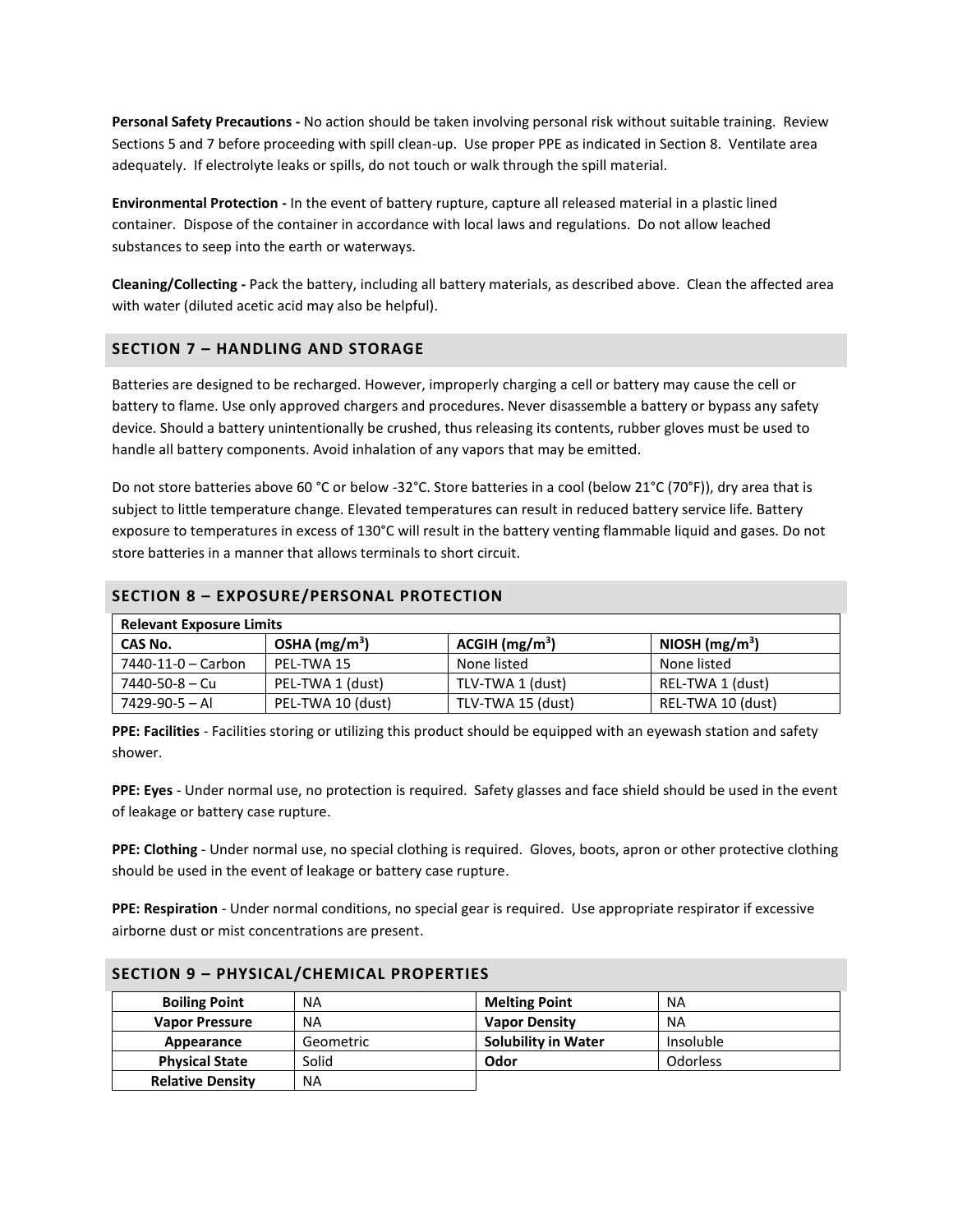## **SECTION 10 – STABILITY & REACTIVITY**

**Chemical Stability** - Stable under normal conditions.

#### **INCOMPATIBILITY (MATERIALS TO AVOID) –**

Not compatible with conductive materials, water, seawater, strong oxidizers, and acids.

**Hazardous Reaction Conditions:** External short circuit, crushing, high temperature, open flames, incompatible material contact, direct sunlight, and high humidity may case heat generation and ignition or fire.

**Hazardous Decomposition Products**: Corrosive/Irritant Hydrogen fluoride (HF) is produced in case of reaction of lithium hexafluorophosphate (LiPF6) with water. Combustible vapors and formation of Hydrogen fluoride (HF) and phosphorous oxides if ignited.

**Hazardous Polymerization:** NA

## **SECTION 11 – TOXICOLOGICAL INFORMATION**

**Relevant Toxicological Limits:**

| CAS No.              | <b>RETCS</b>                    |
|----------------------|---------------------------------|
| 7782-42-5 – Graphite | MD9659600                       |
| 7440-50-8 — Cu       | GL5325000; GL7440000; GL7590000 |
| $7429 - 90 - 5 - Al$ | BD0330000; BD1020000            |

| <b>Acute Toxicity</b> |                                |  |  |
|-----------------------|--------------------------------|--|--|
| LiPF                  | LD50: $>1702$ g/kg - ingestion |  |  |

## **SECTION 12 – ECOLOGICAL INFORMATION**

Discarded batteries may be harmful to the environment.

#### **SECTION 13 – DISPOSAL**

To prevent short circuit, batteries should be completely discharged prior to disposal, terminals taped and/or capped. When completely discharged it is not considered hazardous. This product does not contain any materials listed by the United States EPA as requiring specific waste disposal requirements. These are exempted from the hazardous waste disposal standards under Universal Waste Regulations. Disposal of large quantities of Lithium Ion batteries or cells may be subject to Local, State or Federal / Provincial regulations. Consult your Local, State and Federal / Provincial regulations regarding disposal of these batteries. Do not incinerate.

# **SECTION 14 – TRANSPORT**

This product complies with the UN Recommendations on the Transport of Dangerous Goods; IATA Dangerous Goods regulations, and applicable U.S. DOT regulations for the safe transport of Li-Ion Battery.

This product has been tested under the provisions of the UN Manual of Tests and Criteria, Part III, sub-section 38.3 and is classified as a non-dangerous good.